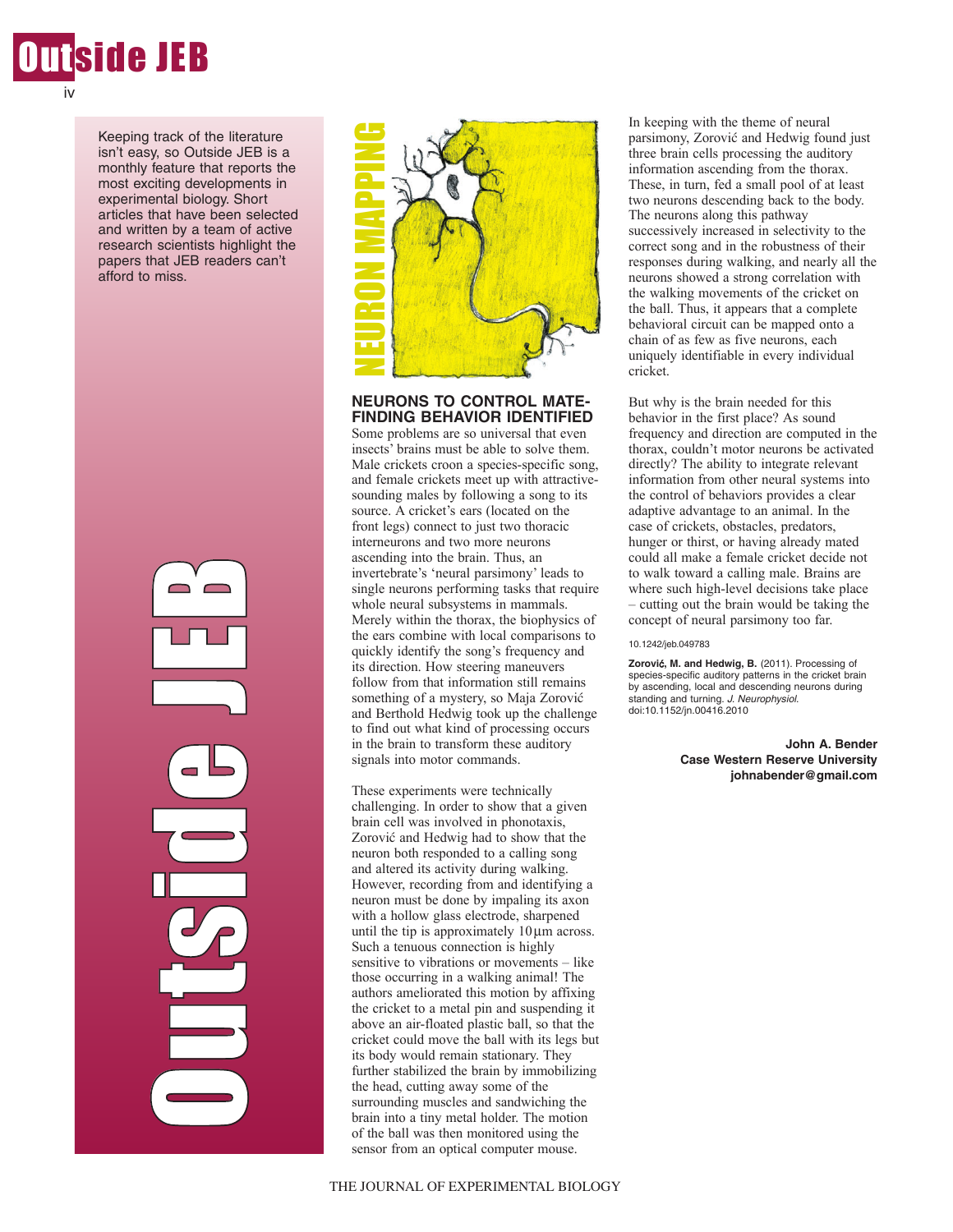



# **NEW BASES IN THE MITOCHONDRIAL GENOME**

Gene expression is a tightly regulated process that allows cells, tissues and ultimately whole organisms to thrive. At the heart of this regulation, transcription factors play a fundamental role in keeping things in check. However, over the last few decades, another level of transcriptional control, termed epigenetic regulation, has garnered extensive attention. In vertebrates, for example, epigenetic modification through cytosine methylation is thought to repress nuclear gene expression, and is implicated in the regulation of both normal and aberrant gene expression. However, most investigations to date have focused on epigenetic modifications of the nuclear genome, with little attention devoted to mitochondrial DNA. In their study, Lisa Shock, Prashant Thakkar, Erica Peterson, Richard Moran and Shirley Taylor, from the Virginia Commonwealth University, USA, specifically investigated the epigenetic control of mitochondrial gene expression. The team hypothesized that cytosine methylation of mitochondrial DNA plays an important role in the regulation of mitochondrial gene expression.

Initially, the authors examined the genomic region neighbouring the established coding sequence of an enzyme capable of methylating cytosine nucleotides in the nuclear genome, DNA methyltransferase 1 (DNMT1), to investigate whether this enzyme could be involved in mitochondrial DNA methylation. They discovered that a region upstream of the 'nuclear form' of DNMT1 encoded a sequence sufficient to import this protein into the mitochondrion, and that mammalian cells express both 'nuclear' and 'mitochondrial' DNMT1 transcripts and proteins.

Then the authors overexpressed two proteins (nuclear respiratory factor 1 and the peroxisome proliferator-activated  $\gamma$ coactivator-1 $\alpha$ , which upregulate expression of nuclear encoded mitochondrial genes) in mammalian cells to explore the role of 'mitochondrial' DNMT1 in mitochondrial epigenetic regulation. The team found that when expressed together, these factors increased the abundance of DNMT1 in mitochondria fivefold, suggesting that 'mitochondrial' DNMT1 expression is responsive to endogenous factors regulating mitochondrial function.

In addition, the team looked at cells deficient in p53, a protein known to regulate mitochondrial respiration, to ensure that DNMT1 affected mitochondrial gene expression in a situation where mitochondrial function is altered. They observed a threefold increase in 'mitochondrial' DNMT1, which differentially affected mitochondrial gene expression, providing further evidence of a link between DNMT1 and changes in mitochondrial function. Then, the team used cells expressing DNMT1 with a tag allowing immunoprecipitation of the protein and found that DNMT1 coprecipitated with mitochondrial DNA, indicating their direct interaction in these cells. Finally, the authors established the presence of methylated nucleotides (5-methylcytosine and 5-hydroxymethylcytosine) in mitochondrial DNA, providing further confirmation of epigenetic regulation of the organelle.

Overall, these results confirm epigenetic modification of mitochondrial DNA through the action of DNMT1. In the mitochondria, this enzyme appears to methylate cytosine nucleotides, thereby affecting mitochondrial gene expression. In addition, this work adds to the complexity of the cross-talk between the nuclear and mitochondrial genomes necessary for cellular metabolic homeostasis. Although DNMT1 mitochondrial targeting sequence appears to be conserved across multiple mammalian species, it is not clear whether this conservation extends to other species. However, if this process is evolutionarily conserved, one can wonder how organisms that lack functional DNA methyltransferases (such as fruit flies) compensate for this deficiency.

### 10.1242/jeb.049775

**Shock, L. S., Thakkar, P. V., Peterson, E. J., Moran, R. G. and Taylor, S. M.** (2011). DNA methyltransferase 1, cytosine methylation, and cytosine hydroxymethylation in mammalian mitochondria. Proc. Natl. Acad. Sci. USA **108**, 3630-3635.

> **Chris Le Moine University of Ottawa clemoine@uottawa.ca**



## **CHICKS KNOW NOT TO BEG**

Many avian studies have documented how birds respond – both behaviorally and physiologically – to stress. Researchers most commonly describe predator–prey interactions from the adult birds' perspective. Birds exhibit a range of aggressive and defensive behaviors in response to threat. In many species, such overt displays have been linked directly to hormonal changes. For example, in an attempt to maintain a breeding area, the male bird will continuously patrol his claimed territory, present 'threat displays' such as very rapid wing beats, and sing repetitively when intrusion threats occur. Furthermore, each set of these behavioral responses has been shown to be influenced by testosterone levels.

A recent study by Ibáñez-Álamo, Chastel and Soler published in *General and Comparative Endocrinology* offers a new perspective on direct hormonal responses to stress through their analysis of corticosterone and testosterone levels in young 'nestling' birds.

As has been observed in adults, chicks too modify their behavior when threatened. By suppressing begging behavior, reducing vocalizations and calls for food/parents, young birds reduce their exposure to immediate threat from outside the nest. Ibáñez-Álamo and colleagues asked whether hormonal levels in common blackbird (*Turdus merula*) nestlings also change to reflect this protective behavioral modification.

The team took into account the fact that certain hormones are affected by stress (including handling by researchers) and suggested two possible but opposing scenarios for hormonal changes within nestlings. Either corticosterone levels increase when chicks perceive a potential nest predator (previous studies have suggested that when exposed to an acute